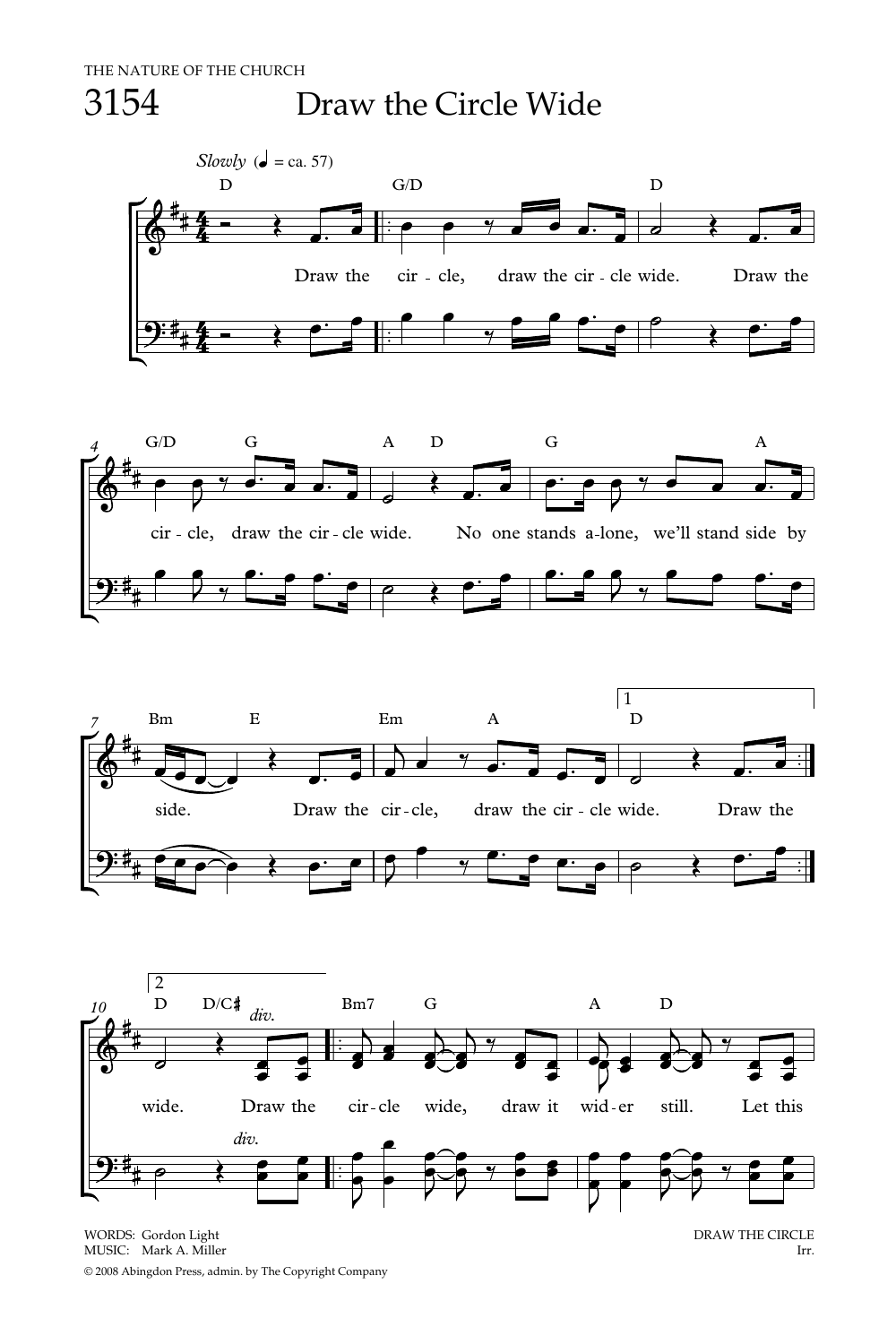## UNITED IN CHRIST